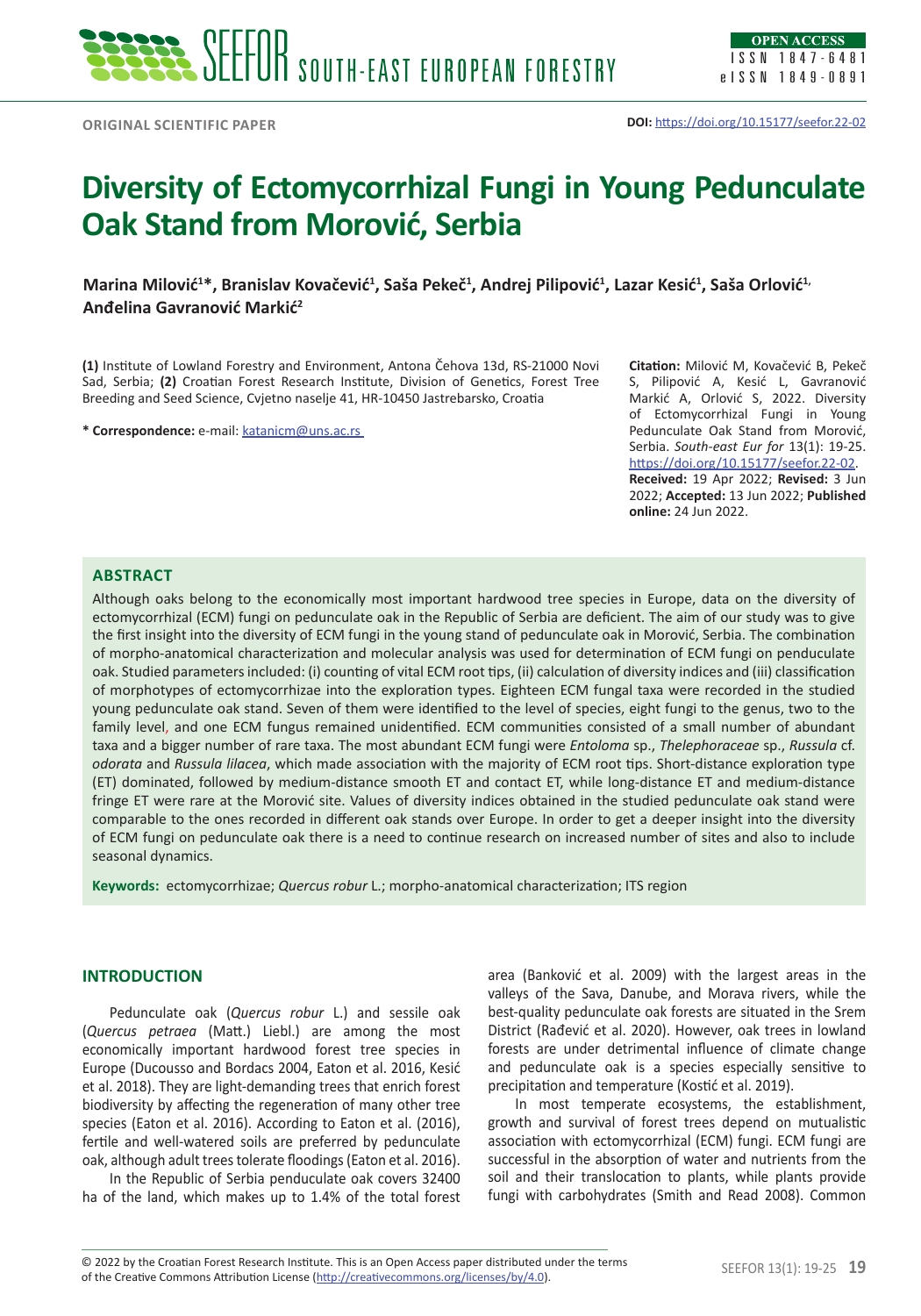mycelial networks connect plants of the same and different species with decomposers in the forest soil and can affect the ecophysiology of plants (Selosse et al. 2006). The importance of ECM refers to their supportive role in forest regeneration, succession and resilience to stress factors (Selosse et al. 2006). Particularly, trees that are under environmental stress benefit from the stabilizing effects of mycorrhizas (Milović et al. 2021a, Stojanović et al. 2021).

The functional compatibility of the partners in ectomycorrhiza is species-specific and depends on both partners (Kraigher 1996). Pedunculate oak is the host of Italian white truffle (*Tuber magnatum* Pico) which is the most expensive fungal species in the world, and it cannot produce fruit bodies without its host (Katanić et al. 2017). Not only that knowledge about the structure of the ECM community could give important information about the physiology of forest trees, but it can also reveal a lot about the functioning of forest ecosystems (Kraigher et al. 2011).

Considering the scarcity of the data on the ECM diversity of the oaks in the Republic of Serbia, especially those from underground studies of ECM root tips, this study aimed to give the first insight into the diversity of ECM fungi on pedunculate oak from Serbia.

## **MATERIALS AND METHODS**

## **Sampling Site and Procedures**

Sampling was conducted in a 18-year-old pedun-culate oak (*Quercus robur* L.) stand (N 44°56'55.5", E 19°10'56.7" and 82 m a.s .l.) situated in forest administration "Morović" under the management of Public Enterprise "Vojvodinašume". Also, *Acer campestre* L., *Cornus sanguinea* L. and *Ulmus effusa* Willd were present with a minor share.

In the meteorological station in Sremska Mitrovica the mean annual temperature for the period 1981-2010 of 11.2°C and the average annual amount of precipitation of 641.64 mm were recorded. Based on the average monthly sum of precipitation in this area, June was the month with the most precipitation, while February was the driest (RHMZ 2021).

Soil sampling was performed at the beginning of July 2018. Six soil samples were taken with a standardized soil corer (Kraigher 1999) with total volume of 274 ml and length of 18 cm. Soil samples were stored in the fridge for up to three months. To loosen the soil structure, each sample was submerged overnight in tap water before analyses. All fine roots were carefully washed from the soil and divided into vital ECM root tips or old, non-turgescent and non-mycorrhizal roots using a dissecting microscope Olympus SZX 10 (Olympus Corp., Tokyo Japan) with magnifications 10-63× (light source: Olympus Highlight 3100, daylight filter). Vital ECM root tips were classified into different morphotypes of ectomycorrhizae based on their morphological and anatomical characteristics, using a dissecting microscope and a microscope (Olympus BX 53®, Olympus Corp., Tokyo Japan) with magnifications 100-1000×. Morphotypes of ectomycorrhizae were described according to the methodology proposed by Agerer (1991) and Kraigher (1996). If it was possible, a fungus from ectomycorrhiza was identified by comparison with descriptions published in Agerer et al. (2006), Agerer (2008), or Agerer and Rambold (2021).

Morphotypes of ectomycorrhizae were categorized into the exploration types as suggested by Agerer (2001). All categories of fine root tips were quantified by counting under the dissecting microscope.

## **Molecular Identification of Ectomycorrhizal Fungi**

Molecular identification of fungus in ectomycorrhiza was based on PCR amplification of internal transcribed spacer (ITS) region of fungal nuclear rDNA. DNeasy® Plant Mini Kit (Qiagen, Hilden, Germany) was used to extract genomic DNA from ECM root tips. DNA extraction of some morphotypes of ectomycorrhiza was unsuccessful and morpho-anatomical identification was not sufficient to determine the ECM fungus. In that case, ECM morphotype was labeled as an "unidentified" type. Amplification reactions were performed using ITS 1F (Gardes and Bruns 1993) and ITS 4 primer pair (White et al. 1990) in Eppendorf Mastercycler (Eppendorf AG, Hamburg, Germany). The content of PCR mixture and thermal cycling conditions were explained by Milović et al. (2021b). Amplified DNA fragments were separated and purified from the agarose gel using the QIAquick gel extraction kit and QIAquick PCR purification kit (Qiagen, Valencia, CA, USA) and then sent for sequencing to Macrogen Europe B.V. The determination of species, genus, or family of ECM fungi was done by comparison of the obtained sequences to those deposited in GenBank (NCBI 2021) and UNITE (Nilsson et al. 2018) databases.

## **Data Analysis**

Calculation of diversity indexes was performed per sample and per site (i.e., by pooling the data of ECM community) following the formulas given by Atlas and Bartha (1981) and Taylor et al. (2000), which was explained in more detail in the paper by Milović et al. (2021b).

## **RESULTS AND DISCUSSION**

Eighteen ECM fungal taxa were recorded in the young pedunculate oak stand from Morović, among which seven were determined to the level of species, eight to the genus, two to the level of family and one morphotype remained unidentified (Figure 1).

An analysis of ectomycorrhizas in oak plots across European countries, based on 96 soil cores taken per plot, during one season showed that the average richness was 55, ranging from 24 fungal taxa in the Netherlands to 83 in Romania (Suz et al. 2014). A study of temporal changes in the ECM community of a temperate oak forest in northeast France revealed 75 fungal taxa within 15 months (6 soil cores were taken each month) (Courty et al. 2008). Investigating the diversity of ECM morphotypes and tree decline in two stands of pedunculate and sessile oaks in Austria, Kovacs et al. (2000) recorded 46 and 38 ECM morphotypes within 3 years in a total of 216 soil samples per site. On the other hand, the number of taxa obtained in our research was similar to the ones recorded in two sessile oak stands from Fruška Gora where 17 and 12 ECM taxa were determined in ten soil samples per site (Milović et al. 2021b). Furthermore, in three declining pedunculate oak stands in western Poland the number of ECM fungal taxa per site ranged from 11 to 15 (based on 60 soil samples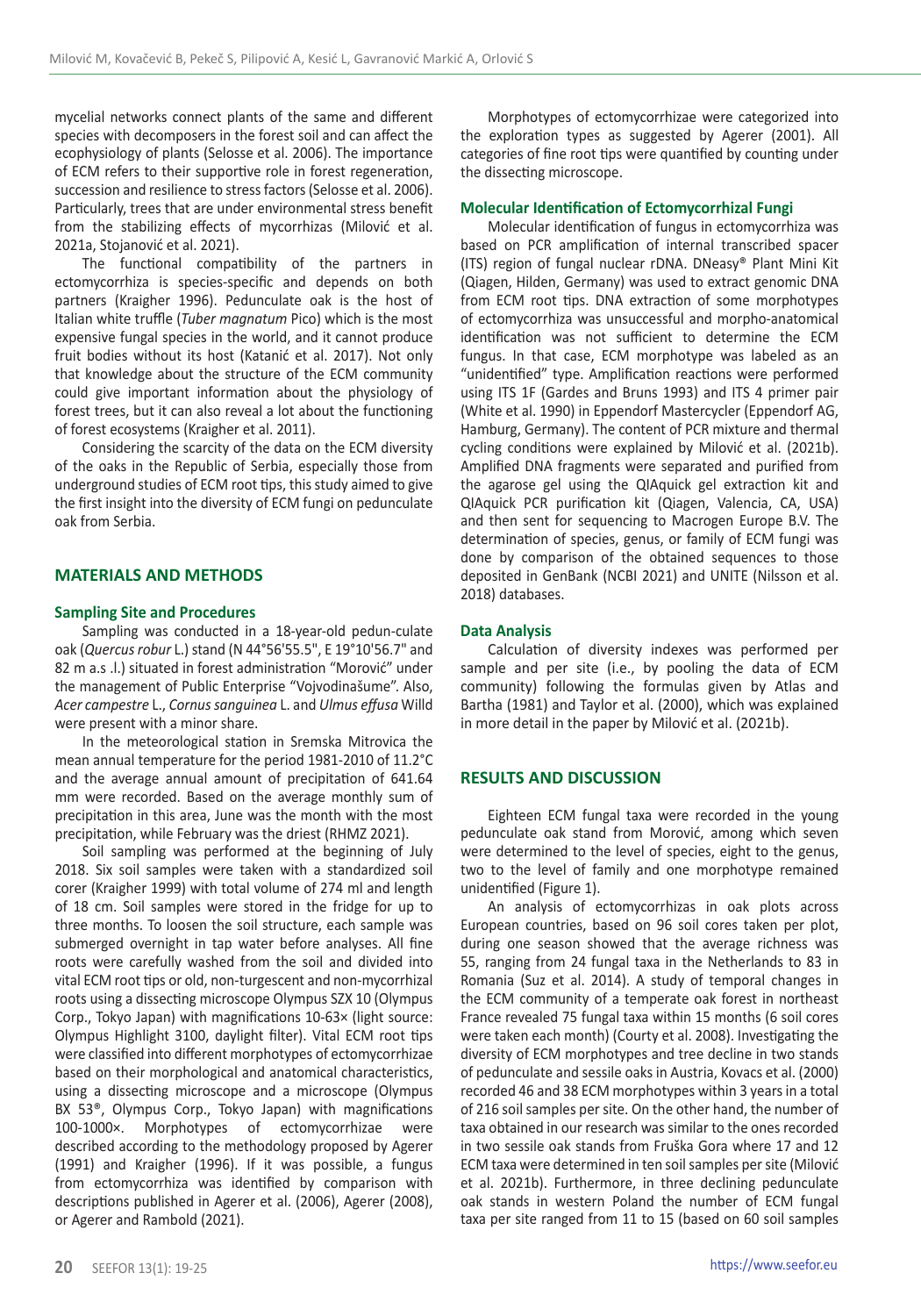

**Figure 1.** Relative abundance of ectomycorrhizal fungal taxa (based on the number of ectomycorrhizal root tips belonging to a particular ectomycorrhizal fungal taxon in relation to all analysed ectomycorrhizal root tips) in a young pedunculate oak stand from the Morović site.

taken per site) (Bzdyk et al. 2019). Similarly, investigating the effect of dead wood on ECM colonization in an old growth pedunculate oak forest in north-eastern Poland, Olchowik et al. (2019) recorded fungal species richness in the range from 12 to 14 taxa in 20 soil samples per site. On sessile oak from the Taurus mountains in Central Germany, 18 ECM fungal taxa were recorded (Schirkonyer et al. 2013), while on native oaks (pedunculate and sessile oak) from Ireland 21 ECM taxa were determined in the total of 16 soil samples (O'Hanlon and Harrington 2012). However, the average species richness across three pedunculate oak-dominated woodlands in southern England was 33 and it was in the range from 17 to 45 (Barsoum et al. 2021) (based on 80 soil cores per woodland).

On average, six ECM fungal taxa were recorded in soil samples from the Morović site (Table 1). This is a bit lower in comparison to vital oak trees in Austria (Kovacs et al. 2000) and control stand in *Q. ilex* forest from Spain (de Roman and de Miguel 2005) where on average nine and seven morphotypes were found, respectively. On the other hand, in soil samples from two sessile oak stands from Fruška Gora, only three ECM fungal taxa were found on average (Milović et al. 2021b).

At the Morović site, Shannon-Weaver index with value of 1.4 per soil sample (Table 1) is similar to the one noted in oaks stands in Austria where vital trees had this index in the range 1.3-1.5 (Kovacs et al. 2000) and control stand of *Q. ilex*  in Spain where it was 1.3 (de Roman and de Miguel 2005). On

| pedunculate bak (Quercus petreu L.) stand located at the ivibitivity site. |              |                 |  |
|----------------------------------------------------------------------------|--------------|-----------------|--|
| Parameter                                                                  | <b>Site</b>  | Sample          |  |
|                                                                            | <b>Total</b> | Average±SE      |  |
| Number of ectomycorrhizal fungal taxa                                      | 18           | $5.6 \pm 0.4$   |  |
| Number of vital ectomycorrhizal root tips                                  | 2145         | 342.4±50.92     |  |
| Number of old, non-turgescent and non-mycorrhizal root tips                | 8996         | 1507.2±406.9    |  |
| % of vital ectomycorrhizal root tips                                       | 19.2         | $22.5 \pm 6$    |  |
| Species richness index                                                     | 5.10         | $1.83 + 0.21$   |  |
| Shannon-Weaver index                                                       | 2.54         | $1.44 \pm 0.10$ |  |
| Evenness                                                                   | 2.02         | $1.71 \pm 0.08$ |  |
| Equitability                                                               | 0.88         | $1.94 + 0.11$   |  |
| Berger-Parker index                                                        | 0.79         | $0.61 \pm 0.05$ |  |

**Table 1.** Total and average values of the number of ectomycorrhizal fungal taxa, the number of vital ectomycorrhizal root tips, the number of old, non-turgescent and non-mycorrhizal root tips, % of vital ectomycorrhizal root tips and diversity indices in young pedunculate oak (*Quercus petrea* L.) stand located at the Morović site.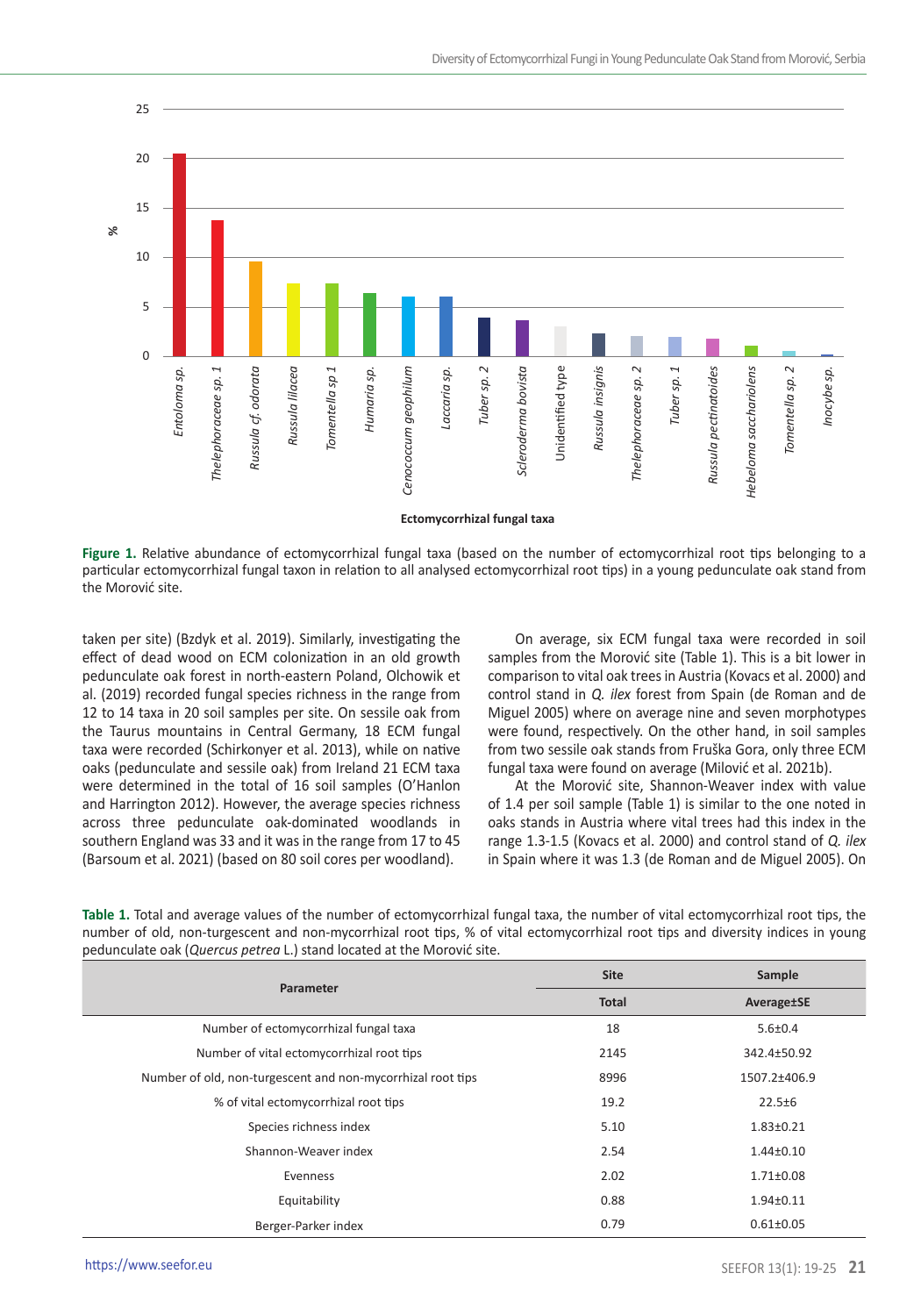the other hand, the obtained value is higher than in sessile oak stands from Fruška Gora where Shannon-Weaver index was 0.7 and 0.9 (Milović et al. 2021b). Total value of Shannon-Weaver index calculated for site Morović (2.5) is comparable to the one recorded by Barsoum et al. (2021) in pedunculate oak woodlands from southern Britain, which ranged from 1.9 to 2.8. Similar values were noted in Austria for aggregated soil samples taken under vital trees which varied from 2.6 to 2.7 (Kovacs et al. 2000) and in two sessile oak stands from Fruška Gora (2.1 and 2.3) (Milović et al. 2021b).

The most abundant ECM fungi at the studied site were *Entoloma* sp., *Thelephoraceae* sp., *Russula* cf. *odorata* and *Russula lilacea*, which together associated with more than a half of all ECM root tips (Figure 1). ECM community was made up of a small number of abundant fungal taxa and a bigger number of rare taxa, which is in accordance with numerous studies (Suz et al. 2014, Rosinger et al. 2018, Bzdyk et al. 2019, Milović et al. 2021b, Barsoum et al. 2021). According to Courty et al. (2008), abundant ECM fungi are usually present all year long, some species occur all year long with fluctuating abundance, while some ECM fungi are characteristic for a particular season or month. Occurrence of a large number of taxa present at low frequencies is important for the stability of the forest stand. If ecological conditions change, some rare ECM species might be adapted to new conditions, while some dominant ECM fungi might not (Pena et al. 2010, O'Hanlon and Harrington 2012).

At the studied site, ECM fungi *Entoloma* sp., *Thelephoraceae* sp., *Russula* cf. *odorata*, *Russula lilacea* and *Tomentella* sp. 1 made associations with the majority of ECM root tips (Figure 1). Their abundances were in the following range: 7-21%. In temperate oak plots across nine European countries, the most abundant ECM fungal species were *Lactarius quietus*, *Cenococcum geophilum,* and *Russula ochroleuca* (Suz et al. 2014). Moreover, *Lactarius quietus*, *Tomentella sublilacina*, *Cenococcum geophilum*, and *Russula* sp. 1 were abundant in a temperate oak forest in northeastern France and present all year long (Courty et al. 2008). The most abundant ECM species in pedunculate oak woodlands in southern England were *Lactarius quietus*, *Cenococcum geophilum*, *Boletus rubellus*, *Tomentella sublilacina* and *Lactarius subdulcis* (Barsoum et al. 2021). *Lactarius quietus, Cenococcum geophilum,* and *Tomentella sublilacina* were also found in two sessile oak stands on Fruška Gora (Milović et al. 2021b)*. Lactarius quietus* is an oak specialist and one of the most abundant and frequently occurring ECM fungi in temperate oak forest across Europe (Voříšková et al. 2013, Bzdyk et al. 2019). It is interesting to notice that *Lactarius quietus* was not recorded in the studied young pedunculate oak stand at the Morović site as well as any other ECM fungal taxon from genus *Lactarius*. ECM type identified as *Cenococcum geophilum* made association with 6% of all ECM root tips. *Cenococcum geophilum* is regarded as the most widely distributed species complex that makes symbiosis with over 200 tree species (LoBuglio 1999). It has an ability to resist extreme conditions (drought especially), and it is frequently observed on oak trees in Europe (de Roman and Miguel 2005, Schirkonyer et al. 2013, Milović et al. 2021b).

*Thelephoraceae*, *Russulaceae*, and *Entolomataceae* were dominant fungal taxonomic families at the Morović site, which colonized more than 65% of all vital ECM root tips (Figure 2). Moreover, families *Thelephoraceae*



**Figure 2.** Relative abundance of taxonomic families of ectomycorrhizal fungi based on the number of ectomycorrhizal root tips belonging to a particular family in relation to all analyzed ectomycorrhizal root tips in young pedunculate oak stand from the Morović site.



**Figure 3.** Species richness of taxonomic families of ectomycorrhizal fungi based on the number of ectomycorrhizal taxa belonging to a particular family in relation to the number of all determined ectomycorrhizal taxa in young pedunculate oak stand from the Morović site.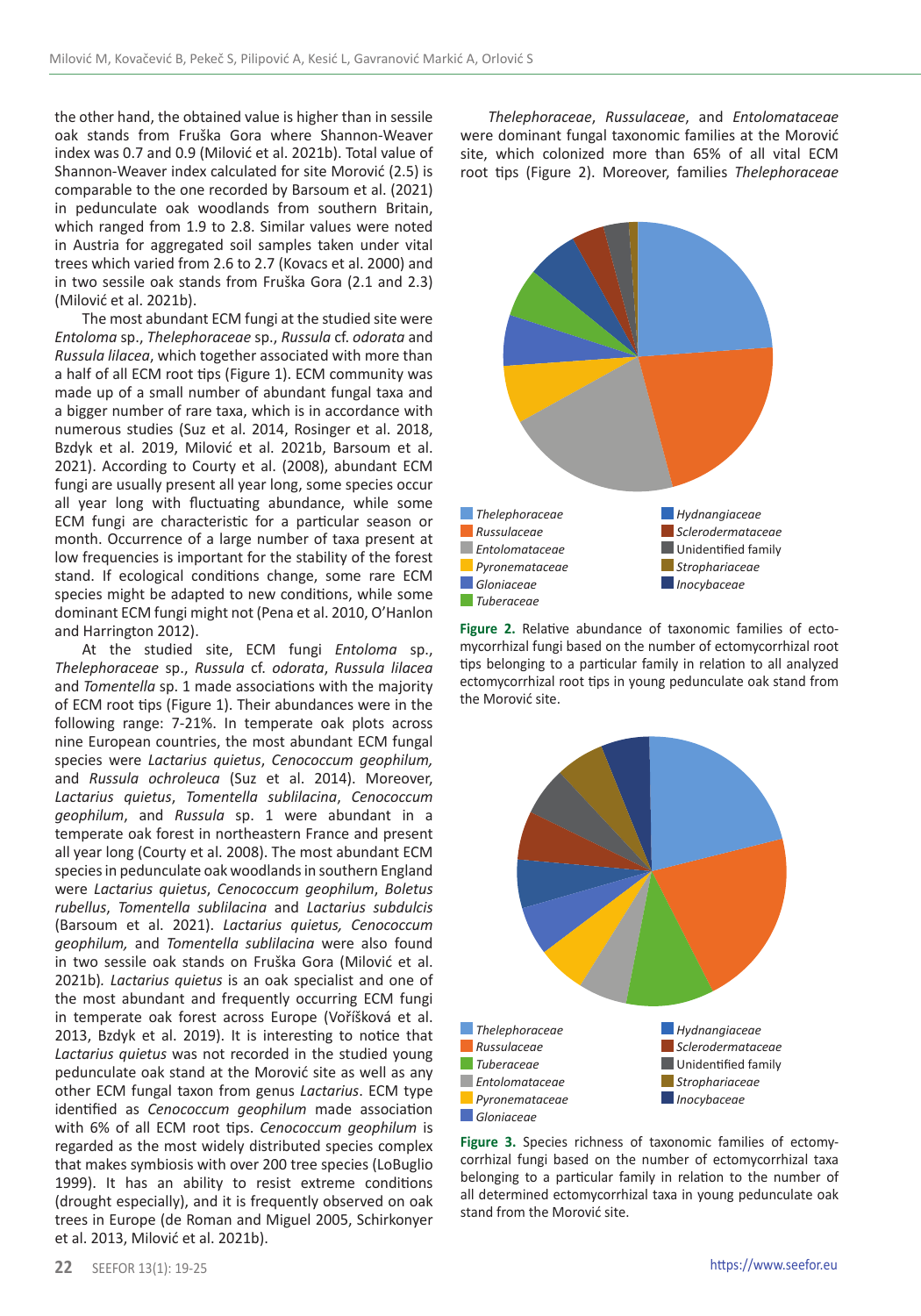and *Russulaceae*, each containing four taxa, were the most species-rich families at this site (Figure 3). Families *Russulaceae, Cortinariaceae* and *Thelephoraceae* were noted as dominant in temperate and Mediterranean oak forests (Courty et al. 2008, Richard et al. 2011). In two sessile oak stands from Fruška Gora dominant fungal families were *Thelephoraceae*, *Russulaceae*, and *Inocybaceae* at the Infocenter site and *Entolomataceae*, *Tuberaceae*, *Russulaceae* at the Brankovac site (Milović et al. 2021b). Furthermore, the study of ECM diversity in temperate oak forests throughout Europe reported that the most abundant families were *Russulaceae*, *Gloniaceae*, *Thelephoraceae*, and *Cortinariaceae* (Suz et al. 2014). Similarly, in pedunculate oak woodlands from south England *Russulaceae*, *Boletaceae*, *Gloniaceae* and *Thelephoraceae* were dominant (Barsoum et al. 2021).

Higher number of ECM fungi from the phylum Basidiomycota in comparison to Ascomycota obtained in our study (Table 2) is in accordance with numerous earlier studies (Richard et al. 2011, Suz et al. 2014, Bzdyk et al. 2019, Milović et al. 2021b etc.).



**Figure 4.** Relative abundance (%) of ectomycorrhizal exploration types (based on the number of ectomycorrhizal root tips belonging to a particular exploration type in relation to all analyzed ectomycorrhizal root tips) in young pedunculate oak stand from the Morović site.

According to Agerer (2001), classification of ectomycorrhizae on ETs links fungal morphology (especially the amount and differentiation of extraradical mycelium) with their ecology. Different ETs have different functional characteristics and different capacities for taking up and translocation of nutrients and carbon storage (Hobbie and Agerer 2010). Moreover, ETs can be used for the purpose of site indication, primarily to indicate the composition of soil and the availability of nutrients (Rudawska et al. 2011).

In the studied young pedunculate oak from the Morović site, short-distance ET dominated, followed by mediumdistance smooth ET and contact ET, while long-distance ET and medium-distance fringe ET were rare (Figure 4). Mycorrhizae with contact, short- and medium-distance smooth ETs are considered to use labile, mainly inorganic nitrogen (N), while medium distance fringe and mat, and long-distance ETs are assumed to use organic N (Lilleskova et al. 2011, Suz et al. 2014). Furthermore, the long-distance ET, with abundant mycelial biomass was found to be well adapted to nutrient-deficiently conditions, being especially deficient in N (Hobbie and Agerer 2010). Investigating ETs of ECM fungi in declining oak stands, Bzdyk et al. (2019) noted that the abundance of contact ET was positively correlated with C:N ratio and organic carbon content, while the abundance of short distance ET was closely related to calcium and phosphorus  $(P_2O_5)$  content and pH.

Contact or short-distance ETs of ECM fungi are assumed to mostly have wide environmental ranges (Rosinger et al. 2018). Shorter distance ETs are characteristic for colder climates where soils are well provided with total N and plants invest less carbon in mycorrhizal association (Rosinger et al. 2018). On the other hand, in warmer and less fertile environments dominated long-distance ETs of ECM fungi which demand more carbon (Rosinger et al. 2018, Defrenne et al. 2019). A high abundance of shorter distance ETs (contact, short- and medium-distance smooth ETs) recorded in analyzed young pedunculate oak stand from the Morović site suggests that this soil is sufficiently provided with total nitrogen and organic carbon and that therefore nutrients can be reached without bigger carbon investments in extraradical mycelium. Similar results were obtained in sessile oak stands from Fruška Gora (Milović et al. 2021b).

Bzdyk et al. (2019) found the connection between the diversity of ETs and the tree health status, which could indicate potential positive role of ECM functional diversity. Also, a high diversity of ETs could make ECM fungal communities more resilient to environmental change (Suz et al. 2014).

**Table 2.** The number of ectomycorrhizal root tips and ectomycorrhizal fungal taxa belonging to Ascomycota and Basidiomycota in young pedunculate oak stand from the Morović site.

|                             | Ascomycota | Basidiomycota |
|-----------------------------|------------|---------------|
|                             |            |               |
| Ectomycorrhizal root tips   | 409        | 1736          |
| Ectomycorrhizal fungal taxa | 4          | 14            |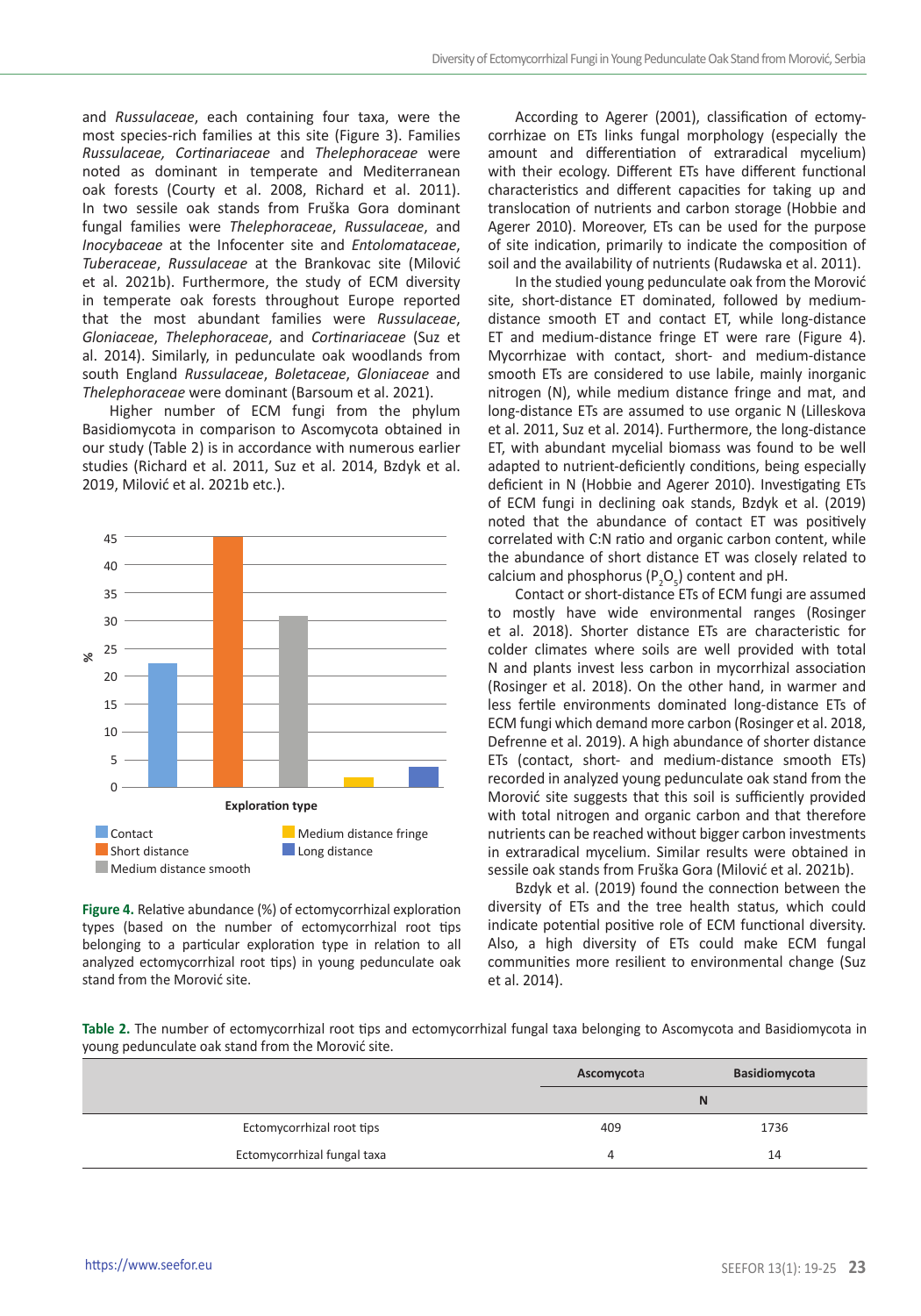## **CONCLUSIONS**

This paper presents the first underground insight into the diversity of ECM fungi on pedunculate oak in Serbia. In the studied young pedunculate oak stand from Morović, 18 ECM fungal taxa were recorded, described and identified mostly with molecular methods. The most abundant ECM fungi were *Entoloma* sp., *Thelephoraceae* sp., *Russula* cf. *odorata* and *Russula lilacea* while short-distance exploration type ET dominated, followed by medium-distance smooth ET and contact ET. Values of diversity indices of ECM fungi in the studied pedunculate oak stand were comparable to European research on the ECM diversity in oaks. The obtained results indicate the need to continue research on increased number of sites and to include seasonal dynamics to get a deeper insight into the diversity of ECM fungi on pedunculate oak.

## **Author Contributions**

MM and SO conceived and designed the research, MM and LK carried out the field measurements, MM performed laboratory analysis, MM and BK processed the data and performed the statistical analysis, SO secured the research funding and supervised the research, SP, AP and BK helped to draft the manuscript, MM, BK and AGM wrote the manuscript.

#### **Funding**

The study was realized within the project 451-03-68/2022- 14/200197 financed by the Ministry of Education, Science and Technological Development of the Republic of Serbia.

## **Conflicts of Interest**

The authors declare no conflict of interest.

#### **Supplementary Materials**

**[Supplementary File 1](mailto:https://seefor.eu/images/arhiva/supp_material/milovic_et_al_supp_2022_1.pdf?subject=)** - Ectomycorrhizal fungi recorded in the young pedunculate oak stand from the Morović site identified on the basis of morpho-anatomical characteristics and molecular methods (based on the similarity with the sequences from publicly available nucleotide databases (GenBank and UNITE) and their absolute / relative (%) abundance. Sequences were last compared to nucleotide databases on 15th September 2021.

## **REFERENCES**

- Agerer R, Danielson RM, Egli S, Ingleby K, Luoma D, Treu R, 2006. Descriptions of ectomycorrhizae 10th ed., Einhorn-Verlag, Schwäbisch Gmünd, Germany.
- Agerer R, Rambold G, 2021. DEEMY An Information System for Characterization and Determination of Ectomycorrhizae. Available online: [www.deemy.de](http://www.deemy.de) (15 September 2021).
- Agerer R, 1991. Characterisation of ectomycorrhiza, Techniques for the study of mycorrhiza. In: Norris JR, Read DJ, Varma AK (eds) Methods in Microbiology 23. Academic Press, London, UK, pp. 25- 72.
- Agerer R, 2008. Colour Atlas of Ectomycorrhizae. 13th ed., Einhorn-Verlag, Schwäbisch Gmünd, Germany.
- Agerer R, 2001. Exploration types of ectomycorrhizae. A proposal to classify ECM mycelial systems according to their patterns of differentiation and putative ecological importance. *Mycorrhiza* 11: 107-114.
- Atlas R. Bartha R, 1981. Introduction to microbiology. Addison– Wesley Publishing Company, Reading, UK, pp. 242-244.
- Banković S, Medarević M, Pantić D, Petrović N, 2009. Nacionalna inventura šuma Republike Srbije - šumski fond Republike Srbije. Ministarstvo poljoprivrede šumarstva i vodoprivrede Republike Srbije - Uprava za šume, Beograd.
- Barsoum N, A'Hara SW, Cottrell JE, Forster J, San Jose Garcia M, Schonrogge K, Shaw L, 2021. Root ectomycorrhizal status of oak trees symptomatic and asymptomatic for acute oak decline in southern Britain. *Forest Ecol Manag* 482: 118800. [https://doi.](https://doi.org/10.1016/j.foreco.2020.118800) [org/10.1016/j.foreco.2020.118800.](https://doi.org/10.1016/j.foreco.2020.118800)
- Bzdyk RM, Olchowik J, Studnicki M, Nowakowska JA, Oszako T, Urban A, Hilszczańska D, 2019. Ectomycorrhizal Colonisation in Declining Oak Stands on the Krotoszyn Plateau, Poland. *Forests* 10(30): 1-21. <https://doi.org/10.3390/f10010030>.
- Courty PE, Franc A, Pierrat JC, Garbaye J, 2008. Temporal changes in the ectomycorrhizal community in two soil horizons of a temperate oak forest. *Appl Environ Microb* 74(18): 5792-5801.
- De Román M, De Miguel AM, 2005. Post-fire, seasonal and annual dynamics of the ectomycorrhizal community in a *Quercus ilex* L. forest over a 3-year period. *Mycorrhiza* 15: 471-482. [https://doi.](https://doi.org/10.1007/s00572-005-0353-6) [org/10.1007/s00572-005-0353-6](https://doi.org/10.1007/s00572-005-0353-6).
- Defrenne CE, Philpott TJ, Guichon SHA, Roach WJ, Pickles BJ, Simard SW, 2019. Shifts in ectomycorrhizal fungal communities and exploration types relate to the environment and fine-root traits across interior douglas-fir forests of Western Canada. *Front Plant Sci* 10: 643. [https://doi.org/10.3389/fpls.2019.00643.](https://doi.org/10.3389/fpls.2019.00643)
- Ducousso A, Bordacs S, 2004. EUFORGEN Technical Guidelines for genetic conservation and use for pedunculate and sessile oaks (*Quercus robur* and *Q. petraea*). International Plant Genetic Resources Institute, Rome, Italy, 1-6. Available online: [https://](https://www.bioversityinternational.org/fileadmin/user_upload/online_library/publications/pdfs/1038.pdf) [www.bioversityinternational.org/fileadmin/user\\_upload/online\\_](https://www.bioversityinternational.org/fileadmin/user_upload/online_library/publications/pdfs/1038.pdf) [library/publications/pdfs/1038.pdf](https://www.bioversityinternational.org/fileadmin/user_upload/online_library/publications/pdfs/1038.pdf) (10 November 2021).
- Eaton E, Caudullo G, Oliveira S, de Rigo D, 2016. *Quercus robur* and *Quercus petraea* in Europe: distribution, habitat, usage and threats. In: San-Miguel-Ayanz J, de Rigo D, Caudullo G, Houston Durrant T, Mauri A (eds) European Atlas of Forest Tree Species. Publ. Off. EU, Luxembourg, pp. 160-163.
- Gardes M, Bruns TD, 1993. ITS primers with enhanced specificity for basidiomycetes-application to the identification of mycorrhizae and rusts. *Mol Ecol* 2: 113-118. [https://doi.org/10.1111/j.1365-](https://doi.org/10.1111/j.1365-294X.1993.tb00005.x) [294X.1993.tb00005.x](https://doi.org/10.1111/j.1365-294X.1993.tb00005.x).
- Hobbie EA, Agerer R, 2010. Nitrogen isotopes in ectomycorrhizal sporocarps correspond to belowground exploration types. *Plant Soil* 327: 71-83.<https://dx.doi.org/10.1007/s11104-009-0032-z>.
- Katanić M, Marković M, Pap P, Zlatković M, Pekeč S, Kovačević B, 2017. Biologija i uzgoj tartufa u svetu i Srbiji. *Topola* 199/200: 175-190.